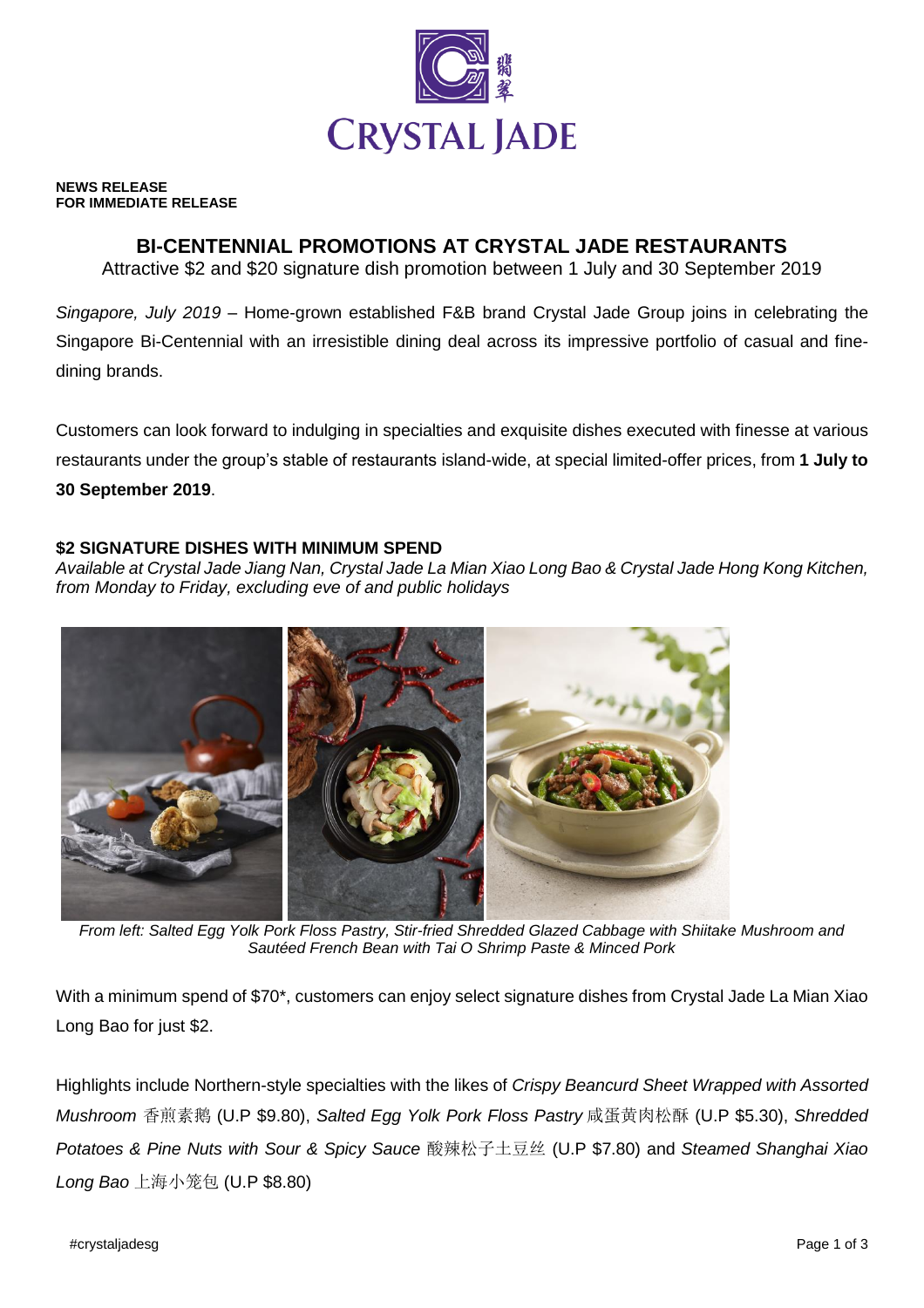At Crystal Jade Hong Kong Kitchen, diners can savour their pick of a recommended dish at \$2 with a minimum spend of \$80\*. Indulge in *Shrimp Dumpling with Hot & Sour Vinaigrette* 酸辣水饺 (U.P \$6.30), *Sautéed French Bean with Tai O Shrimp Paste & Minced Pork* 大澳虾酱肉松虾米炒四季豆 (U.P \$13.80), *Soya Sauce Chicken* 头抽酱油鸡 (U.P \$13.80) and *Sweet & Sour Pork* 糖醋咕噜肉 (U.P \$14.80).

At the understated chic Crystal Jade Jiang Nan at VivoCity, customers can partake in their choice of tempting dishes such as *Steamed Black Truffle Xiao Long Bao* 黑松露小笼包 (U.P \$11.80), *Chilled Poached Chicken in Chongqing Style* 重庆口水鸡 (U.P \$10.80), *Stir-fried Shredded Glazed Cabbage with Shiitake Mushroom* 炝炒手撕包菜 (U.P \$13.80) and more, for just \$2 as well!

*\*Jadeite members only need a minimum spend of \$50 (for Crystal Jade La Mian Xiao Long Bao) and \$60 (for Crystal Jade Jiang Nan and Crystal Jade Hong Kong Kitchen) to order these \$2 dishes.*

## **\$20 NEW DISHES AT FINE DINING RESTAURANTS WITH MINIMUM SPEND**

*Available at Crystal Jade Palace, Crystal Jade Golden Palace and Crystal Jade Dining IN, from Monday to Friday, excluding eve of and public holidays*

Diners at Crystal Jade's three fine-dining restaurants also get to enjoy a similar promotion; customers who spend a minimum of \$300 (Jadeite members only need spend \$200) can relish a live prawn or wild marble goby dish for just \$20.



*Deep-fried live prawns with crispy rice & minced garlic in 'Bi Feng Tang' style and Steamed wild marble goby with shredded preserved vegetable & ginger*

Preparation methods range from *Steamed with Shredded Preserved Vegetable & Ginger* 头菜姜丝蒸, and *Steamed with Assam sauce* 阿参酱蒸 for the fish, and *Deep-fry Crispy Rice & Minced Garlic in 'Bi Feng Tang' Style* 避风塘脆米, and *Sautéed with Chilli Sauce with scallion oil pancake* 星洲酱加手抓饼 for the live prawns.